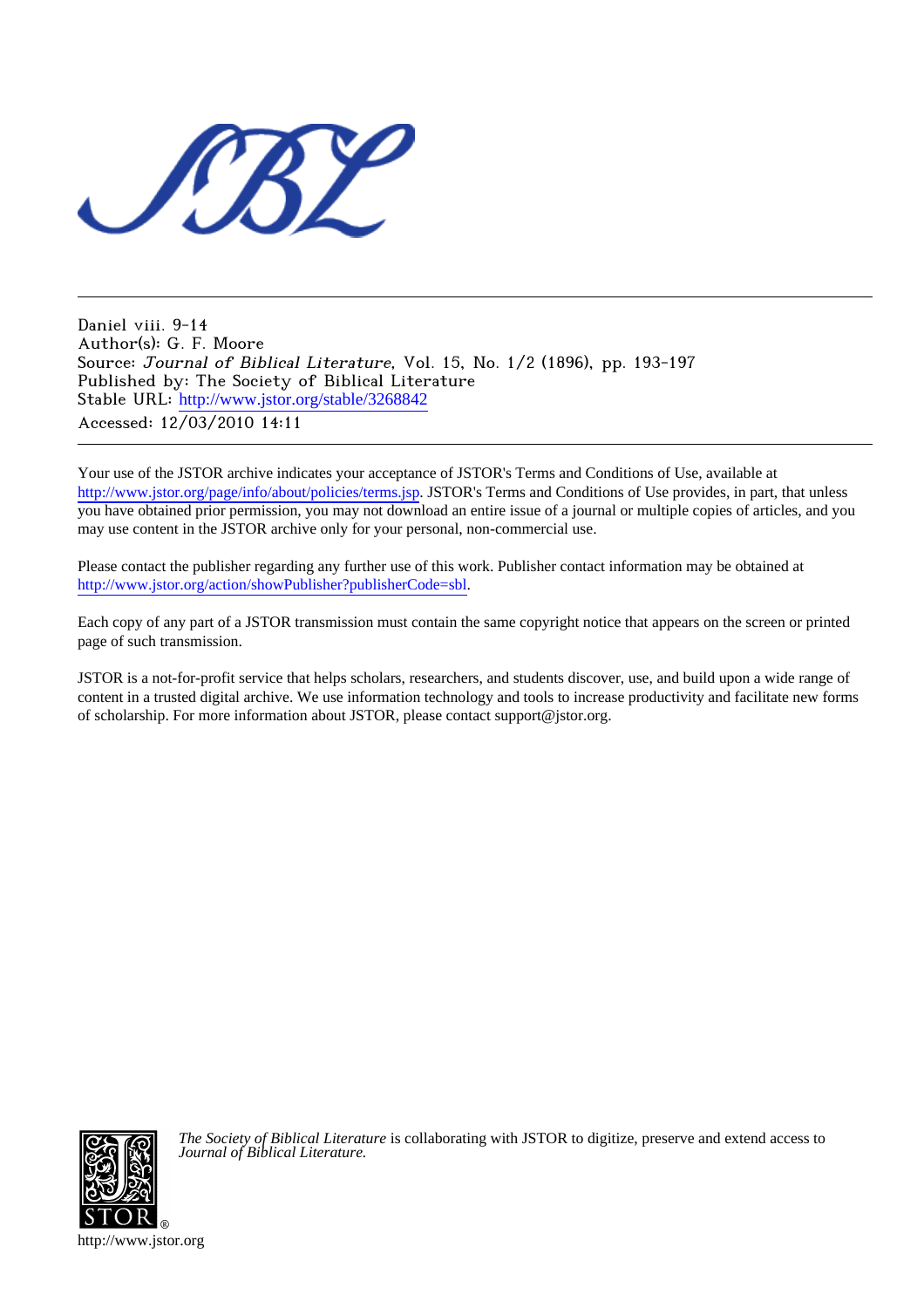## **Daniel viii. 9-I4.**

**PROF. G. F. MOORE. ANDOVER, MASS.** 

**N vs. Io we read: "And it (the horn) waxed great, even to the host of heaven; and it cast to the earth some of the host and of the stars, and trampled on them." The interpretation which has obtained, almost without dissent, from the earliest commentators to our own time is, that the host of heaven here symbolizes the Jews, as the people of God; and that, by the casting down of some of the host and trampling on them, the religious persecution of the Jews by Antiochus Epiphanes is meant.1 No distinction is intended between the host and the stars; most modern scholars take the conjunction explicatively, even the stars.2** 

**That the host of heaven should stand in this way for the Jewish people is strange, even in the symbolism of these visions, and without any parallel in the Old Testament.3 But the decisive argument against this interpretation seems to me to be found in the following verses. In vs. i f. the horn in its pitch of pride attacks even the**  ruler of the host. Here **KEX ווער** as most interpreters have rightly felt, cannot be the head of the Jewish people;<sup>4</sup> it is God himself. The analogy of יהוה צבאות, and the author's predilection for such **titles as God of Heaven, Lord of Heaven, King of Heaven, show** 

**1 So, with differences in details which need not be discussed here, Ephrem (specifically, the priesthood), Polychronius, Jerome, Theodoret. This is also the Jewish exegesis, the earliest witness to which is perhaps the Targ. Isa. xiv. I3; see Rashi, Aben Ezra, al.** 

**2 Chr. B. Michaelis.** 

**<sup>3</sup>It is quite a different thing when it is promised that the descendants of Abraham shall be as (numerous as) the stars (Gen. xxii. 17, adduced by Jewish commentators); or when it is said that wise and good men shall shine as the stars forever (Dan. xii. 3; cf. Enoch civ. 2; Matt. xiii. 43).** 

**4Ephrem, consistently with his interpretation of vs. Io, the High Priest, Onias III. So also Grotius, Houbigant; cf. Gall. According to Polychronius, the angel set over the Jewish people; so also Aben Ezra (Michael).**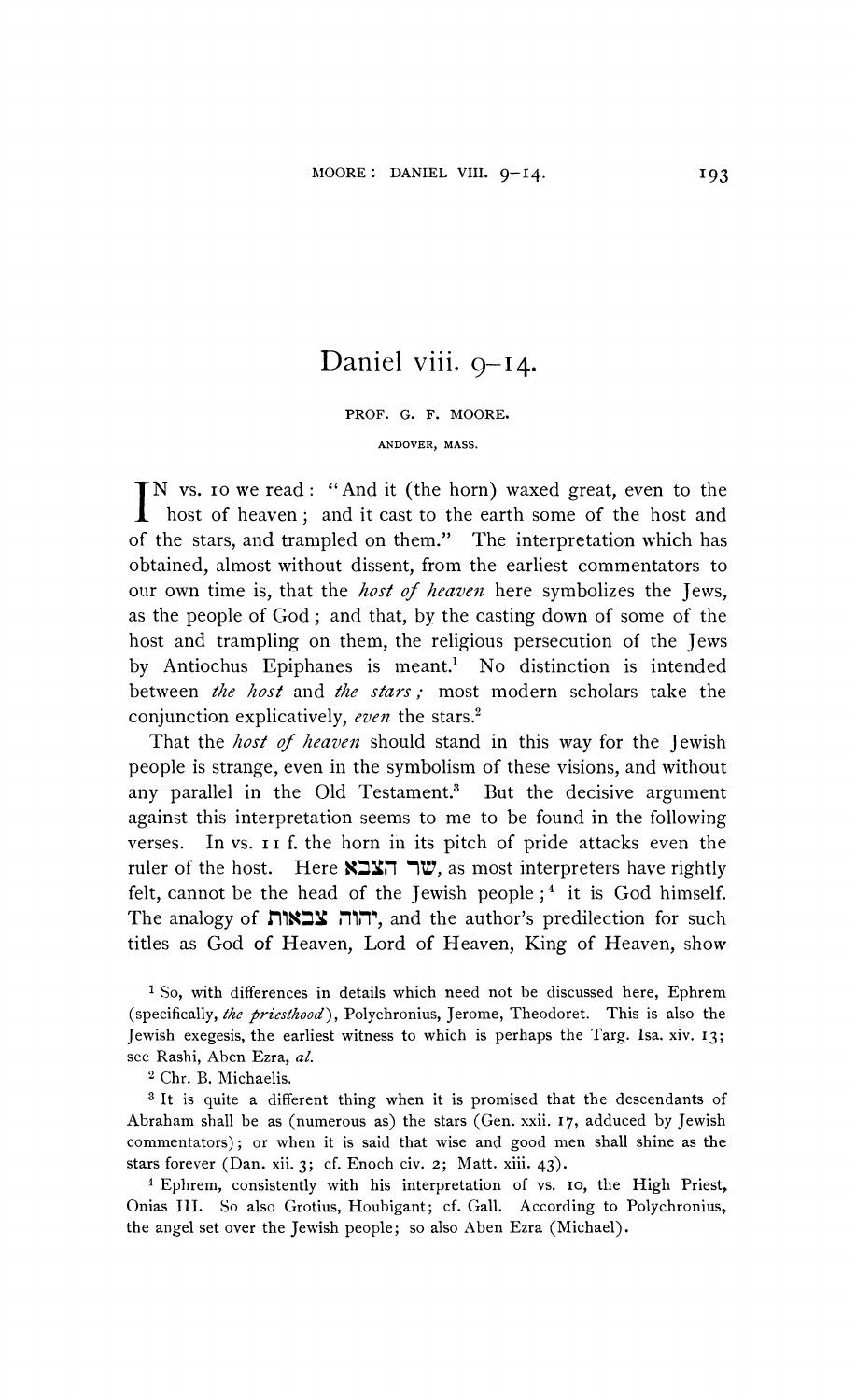**that the name is not equivalent to ' the Divine Ruler of the Jewish**  people';<sup>5</sup> but signifies 'the God who does according to his will in the host of heaven,' as among the inhabitants of the earth (iv.  $32$ ); **the Supreme Ruler (M1"" 'IV, vs. 25). The host of heaven in vs. IO are, therefore, as elsewhere, the heavenly bodies, especially as the objects of heathen worship, and as the celestial rulers of the heathen world.6** 

**The full significance and climactic force of the passage comes to light** Antiochus extends his empire by **conquest toward the South (Egypt) and the East (Media and Persia); he makes war, not only on kingdoms and nations, but on their religions, and actually overthrows some of their gods; he even dares to attack the Supreme God, to profane his altar and inhibit his worship. This interpretation is sustained by the parallel passage, xi. 36 ff., where we read that Antiochus, in his arrogance, exalted himself against every god, and uttered monstrous things against the God of gods; that he had no regard for the god of his fathers, or for the great goddess, or for any other deity, but exalted himself against all; and that he was devoted to the worship of some new and foreign divinity. In i Mac. i. 41 f. the suppression of the religion of the Jews is represented as part of the general imperial policy. The king issued a decree to all his empire, that all should be one people, and each nation should give up its distinctive reli**gious institutions  $(v \circ \mu \mu a)$ .<sup>7</sup> According to some reports the death of **Antiochus was the direct or indirect consequence of a sacrilegious attack upon the temple of the goddess Nanaea in Elymais.8** 

**This explanation is not at variance with vs. 23 ff. Unlike the preceding verses, 20-22, which are explicit enough, this part of the interpretation of the vision is somewhat enigmatical, and the obscurity is enhanced by the palpable corruption of the text. But the most natu**ral exegesis is that which refers **צומים**, vs. 24, to the powerful Gen**tile nations or rulers which Antiochus conquered, in distinction from " the holy people "; here also the climax is the attack on the Supreme Ruler (t"TF 'IV). The crimes of Antiochus against religion are** 

**5 Theodoret.** 

**I94** 

**<sup>6</sup>See Isa. xxiv. 21 ff.; Enoch lxxx. ff.; cf. also Deut. iv. I9, xxxii. 8. This was the oldest interpretation of the verse, if we may judge from the translation of the LXX. and the allusion in 2 Mac. ix. Io. In modern times it has been maintained by Smend, Z.A. T. W. iv. 201, Alttestamentliche Religionsgeschichte, p. 395.** 

**<sup>7</sup> See also i. 51, ii. I9.** 

**<sup>8</sup> I Mac. vi. I ff.; Polybius, xxxi. II (cf. Fl. Jos. Antt. xii. 9, I); 2 Mac. i. I3.**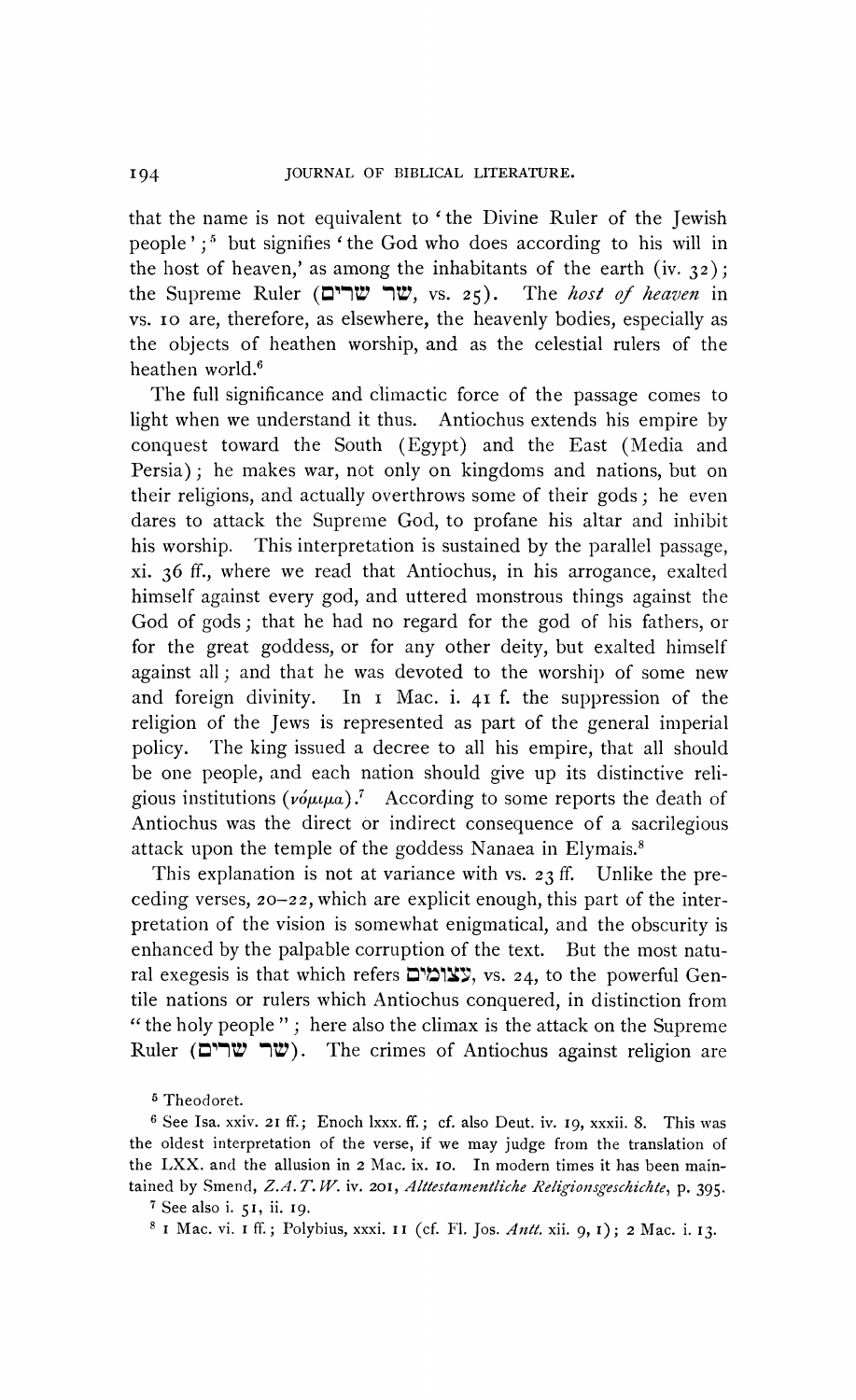**not emphasized in vs. 23-25 as they are in the vision; but the accord is otherwise complete.** 

At the beginning of vs. 12 the word **KIY** creates insuperable diffi**culties. Its gender forbids us to take it as the subject of the verb; yet no other construction is possible. Nor should we gain much if we were bold enough to ignore the grammatical discord, or to bring the verb into agreement. For after the repeated use of the word in**  vs. 10f. (**Xבא השמים**, **הצבא, xבא וועה** ( $\mathbf{W}$ ), it is only a desperate exegesis which can ascribe to  $X_2$  in vs. **12** a wholly different sig**nification, whether 'military force' or 'priestly service.'9 Even thus, commentators have been unable to make sense of the passage, as a glance at the various renderings proposed suffices to show. The most recent interpreters therefore give up the verse as incurably**  corrupt.<sup>10</sup> Neither LXX. nor Theod. renders the word; and Ber**tholdt (i808) cancelled it as an accidental intruder. At the end**  of vs. 13 **KIX** is grammatically unobjectionable, but the exegetical difficulty is the same as in vs. **12**; here also it is not found in LXX.<sup>11</sup> **The conjecture may perhaps be hazarded that in both places the**  word was originally written '21, and intended as a gloss to the preceding, **בזקדש**, סאָר Thus in vs. **11**: and overthrew the seat of his sanctuary [and the delectable sc. land];<sup>12</sup> in vs. 13: How long shall **...** the holy place [and delectable land] be trodden under foot?<sup>13</sup> After the repetition of **XIX** in vs. 10, a scribe might very easily **write XIXI** instead of **211** at the end of vs. **12;**  vs. **13** would then **be conformed.'4** 

**In vs. 11 the masc. gender of the verbs would not in itself give us any difficulty; we might say that the author was thinking, not of the symbol (1lP fem.), but of the thing symbolized, Antiochus himself; but we should not expect him to fall back into the feminine again, as our text does in vs. I2. The tense of 't~^3 is more serious; for**  the proper sequence is otherwise preserved.<sup>15</sup> If the verse be

**9 This difficulty may not be removed by attributing a ' double sense' to**  $X \rightharpoonup X$  **in vs. Io f., as even Bevan, following older commentators, feels constrained to do.** 

<sup>1)</sup> Bevan; Marti, in Kautzsch, A.T.

**11 What Hebrew word, if any, is represented in both these places by LXX.**  *έρημωθήσεται* does not appear.

**<sup>12</sup>See vs. 9 end; xi. ,4I, 45; Jer. iii. I9; Ezek. xx. 6, etc.** 

<sup>13</sup> Cf. **I** Mac. ii. **12**, τα άγια ήμων και ή καλλονή ήμων και ή δόξα ήμων  $\dot{\eta} \rho \eta \mu \omega \theta \eta$ . Smend thinks that **EX** is genuine in vs. 13.

**<sup>14</sup>The Heb. manuscript from which Theod. translated had the same error at the end of vs. 9: πρòs τὴν δύναμιν is Kאל הצבא.** See also Vg. contra fortitudinem.

**15 See Driver, Tenses3, p. 162.**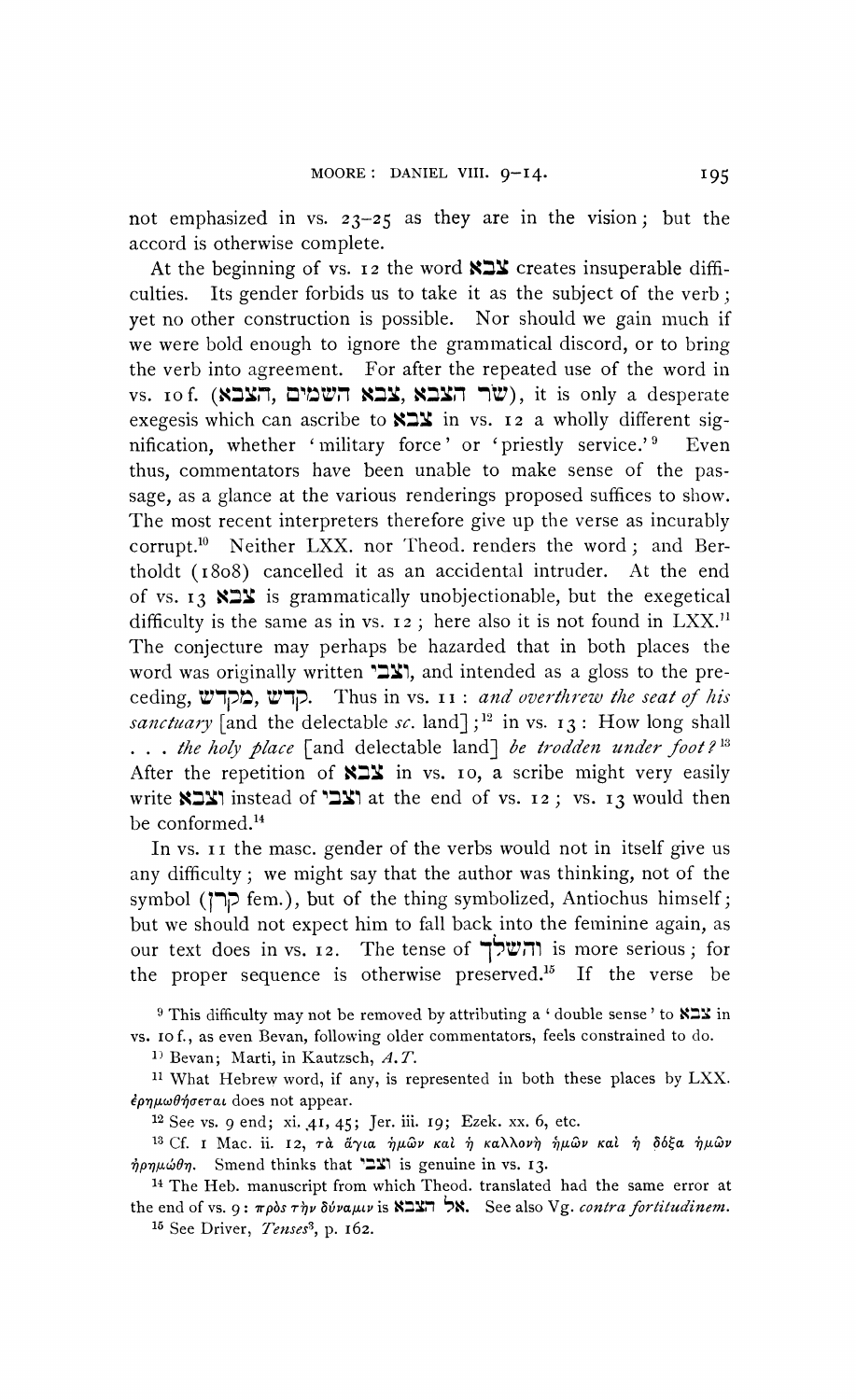**genuine, as both the sequel and the interpretation in vs. 24-26 seem**  to imply, we must make bold to read **... הגדילה. הנרימה.**<br>-

**In vs. 12, since we cannot, with LXX. and Theod., make 7TD (masc.) subject -of 73r1. , and this verb would naturally have the**  same subject as those before it in vs. **11** and  $\prod_{i=1}^{n}$  in vs. **12<sup>b</sup>**, we **are led to emend, rD, Fh n D: 1.7 .nn,17 and it (lie horn) put on the daily sacrifice the Iniquity. The reference is to the altar of Jupiter which Antiochus erected on the great altar of burnt-offering in the temple in Jerusalem, on which, instead of the daily sacrifice to**  Yahwè (**התמיד)**, he offered sacrifice to the heathen deity. Vs. 13 **(הפשע שמם)** shows that *the Iniquity* is the same which elsewhere **is called the Abomination (Dt= 1pT, etc.), that is, the altar or**  cult of Jupiter.<sup>18</sup> The perfects at the end of the verse, **ועשתה ,nmSTril, cannot well be either future'9 or frequentative. It may perhaps be suspected that the words have been repeated here from vs. 24 f.** 

**In vs. 13 it is necessary to supply after 'הורם, התמיד, 20 or better I** $\pi$ , as in xii. **11**; cf. LXX. Theod.,  $\eta$   $\partial \theta \epsilon \partial \sigma a$ <sup>21</sup> The clauses are  $\mathbf{F}$ in apposition to  $\mathbf{F}$  $\mathbf{F}$  $\mathbf{F}$  *. For how long is the vision*  $\mathbf{F}$  *the taking away* **of the daily sacrifice, and the setting up of the Desolating Iniquity, and**  the trampling under foot of the Holy Place? The position of the infinitives is unusual, but not impossible; compare Jer. x. 13, לקול **the investible that all after החוון may be a gloss from xii. ii** ; **in which case there would be even less reason to stumble at the construction.23 The use of infinitives in such a parenthetic recapitulation is less difficult to explain than the participles which many critics (following LXX. Theod.) would substitute for them.** 

**16 See Vg., Syr. The passive pronunciation of the verbs in M. T. may have been occasioned by the discord in gender.** 

**<sup>17</sup>Cf. ln: in xi. 31, xii. II. Gall conjectures, V.t1 '"I . ,~ 1N l. Kamp**hausen tries to save **EXX** at the beginning of the verse by reading, דותמיד בפשע **המש**ע

**<sup>18</sup>See ix. 27, xi. 31, xii. II.** 

**19 These perff. led to the punctuation ..n)ll in a future sense (cf. Vg.); see Driver, Tenses3, p. 216.** 

**20 Graetz; cf. V'V, vs. II.** 

**<sup>21</sup>Bevan emends, ?11; see also Kautzsch, A.T. . but this involves further changes in the text which seem to me unnecessary.** 

 $22$  Cited by Hitzig; see also Ewald,  $LB$ . § 307  $b$ .

<sup>23</sup> The parallel to xii.  $II$  - whether viii. 13 is a gloss or not - prevents our adopting the conjecture of Bevan: **וֹרִם וֹעִבֹא** adopting the conjecture of Bevan: **Dtlnt. Gall emends, DtHit MX: Wg'll \1: = .W ; : :11. 'T trnm.**